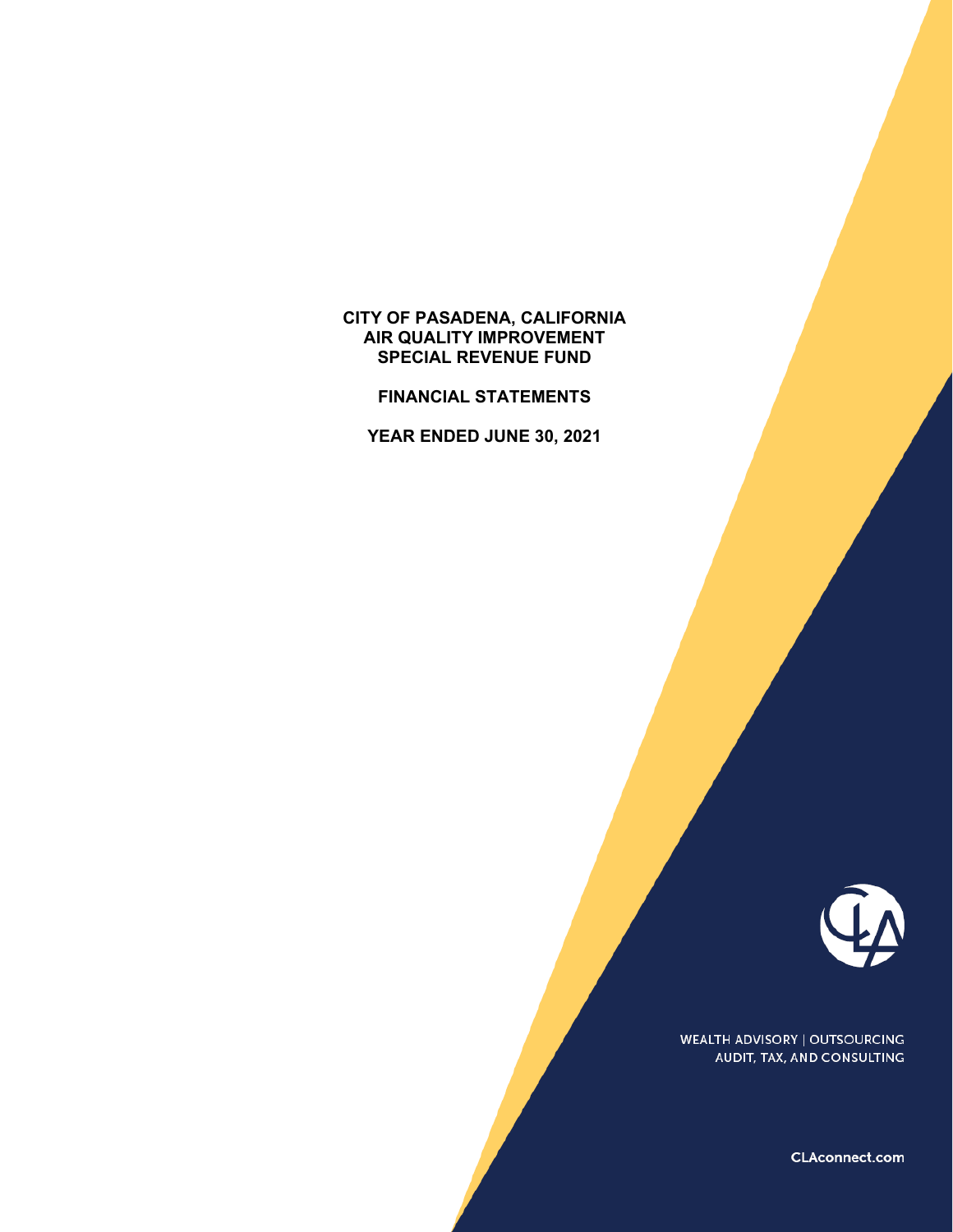## **CITY OF PASADENA, CALIFORNIA AIR QUALITY IMPROVEMENT SPECIAL REVENUE FUND TABLE OF CONTENTS YEAR ENDED JUNE 30, 2021**

| <b>INDEPENDENT AUDITORS' REPORT</b>                                                                                                                                                                                                                     | 1  |
|---------------------------------------------------------------------------------------------------------------------------------------------------------------------------------------------------------------------------------------------------------|----|
| <b>FINANCIAL STATEMENTS</b>                                                                                                                                                                                                                             |    |
| <b>BALANCE SHEET</b>                                                                                                                                                                                                                                    | 3  |
| STATEMENT OF REVENUES, EXPENDITURES, AND CHANGES IN FUND<br><b>BALANCE</b>                                                                                                                                                                              | 4  |
| STATEMENT OF REVENUES, EXPENDITURES, AND CHANGES IN FUND<br><b>BALANCE - BUDGET TO ACTUAL</b>                                                                                                                                                           | 5  |
| <b>NOTES TO FINANCIAL STATEMENTS</b>                                                                                                                                                                                                                    | 6  |
| <b>INDEPENDENT AUDITORS' REPORT ON COMPLIANCE WITH APPLICABLE</b><br><b>REQUIREMENTS AND ON INTERNAL CONTROL OVER COMPLIANCE</b>                                                                                                                        | 8  |
| <b>INDEPENDENT AUDITORS' REPORT ON INTERNAL CONTROL OVER</b><br><b>FINANCIAL REPORTING AND ON COMPLIANCE AND OTHER MATTERS</b><br><b>BASED ON AN AUDIT OF FINANCIAL STATEMENTS PERFORMED IN</b><br><b>ACCORDANCE WITH GOVERNMENT AUDITING STANDARDS</b> | 10 |
|                                                                                                                                                                                                                                                         |    |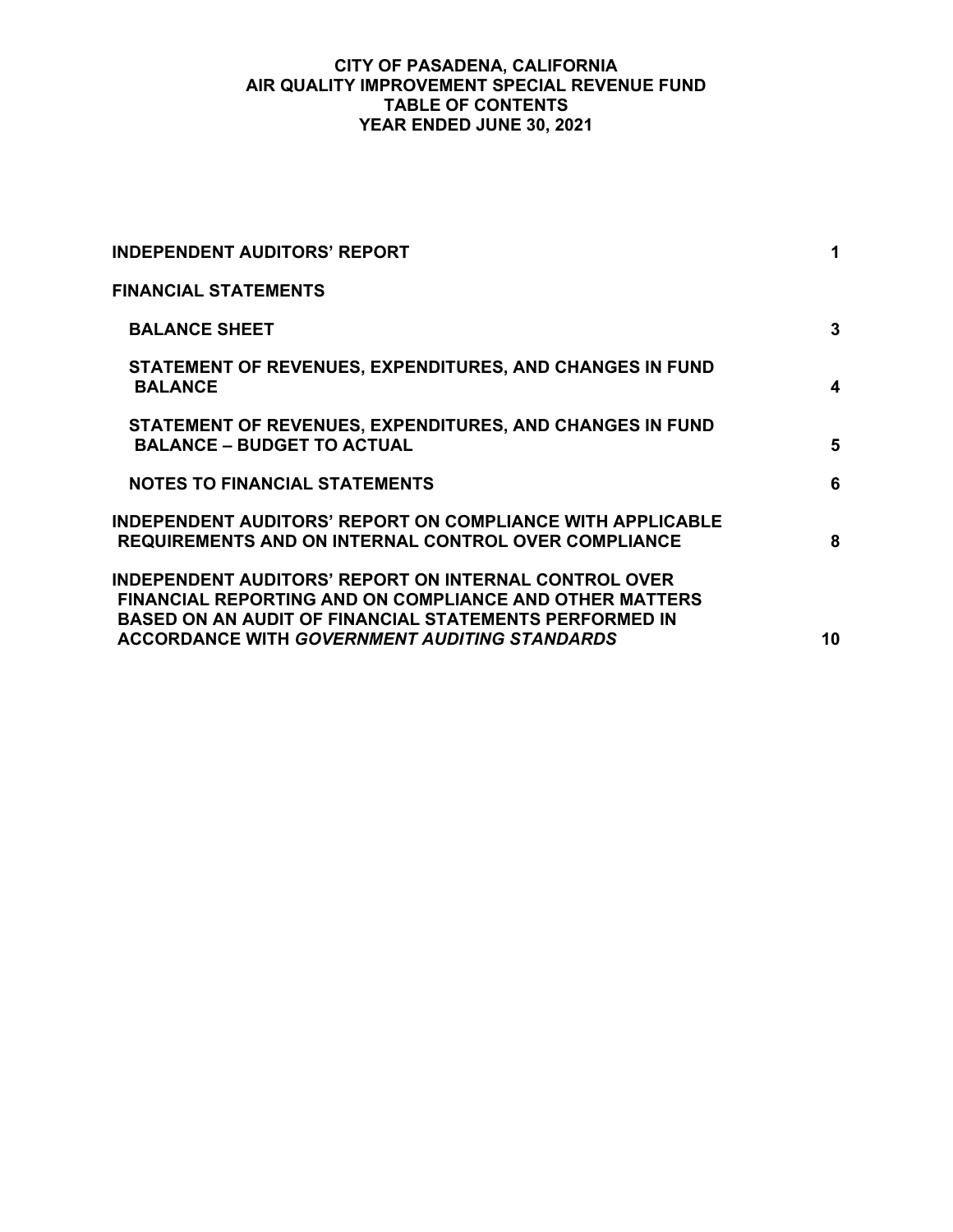

# **INDEPENDENT AUDITORS' REPORT**

Honorable Mayor and Members of the City Council of the City of Pasadena, California Pasadena, California

## *Report on the Financial Statements*

We have audited the accompanying financial statements of the Air Quality Improvement Special Revenue Fund (AQMD) of the City of Pasadena, California (the City), as of and for the year ended June 30, 2021, and the related notes to the financial statements, as listed in the table of contents.

### *Management's Responsibility for the Financial Statements*

Management is responsible for the preparation and fair presentation of these financial statements in accordance with accounting principles generally accepted in the United States of America; this includes the design, implementation, and maintenance of internal control relevant to the preparation and fair presentation of financial statements that are free from material misstatement, whether due to fraud or error.

#### *Auditors' Responsibility*

Our responsibility is to express an opinion on these financial statements based on our audit. We conducted our audit in accordance with auditing standards generally accepted in the United States of America and the standards applicable to financial audits contained in *Government Auditing Standards*, issued by the Comptroller General of the United States. Those standards require that we plan and perform the audit to obtain reasonable assurance about whether the financial statements are free from material misstatement.

An audit involves performing procedures to obtain audit evidence about the amounts and disclosures in the financial statements. The procedures selected depend on the auditors' judgment, including the assessment of the risks of material misstatement of the financial statements, whether due to fraud or error. In making those risk assessments, the auditor considers internal control relevant to the City's preparation and fair presentation of the AQMD's financial statements in order to design audit procedures that are appropriate in the circumstances, but not for the purpose of expressing an opinion on the effectiveness of the City's internal control. Accordingly, we express no such opinion. An audit also includes evaluating the appropriateness of accounting policies used and the reasonableness of significant accounting estimates made by management, as well as evaluating the overall presentation of the financial statements.

We believe that the audit evidence we have obtained is sufficient and appropriate to provide a basis for our audit opinion.



CLA is an independent member of Nexia International, a leading, global network of independent accounting and consulting firms. See nexia.com/member-firm-disclaimer for details.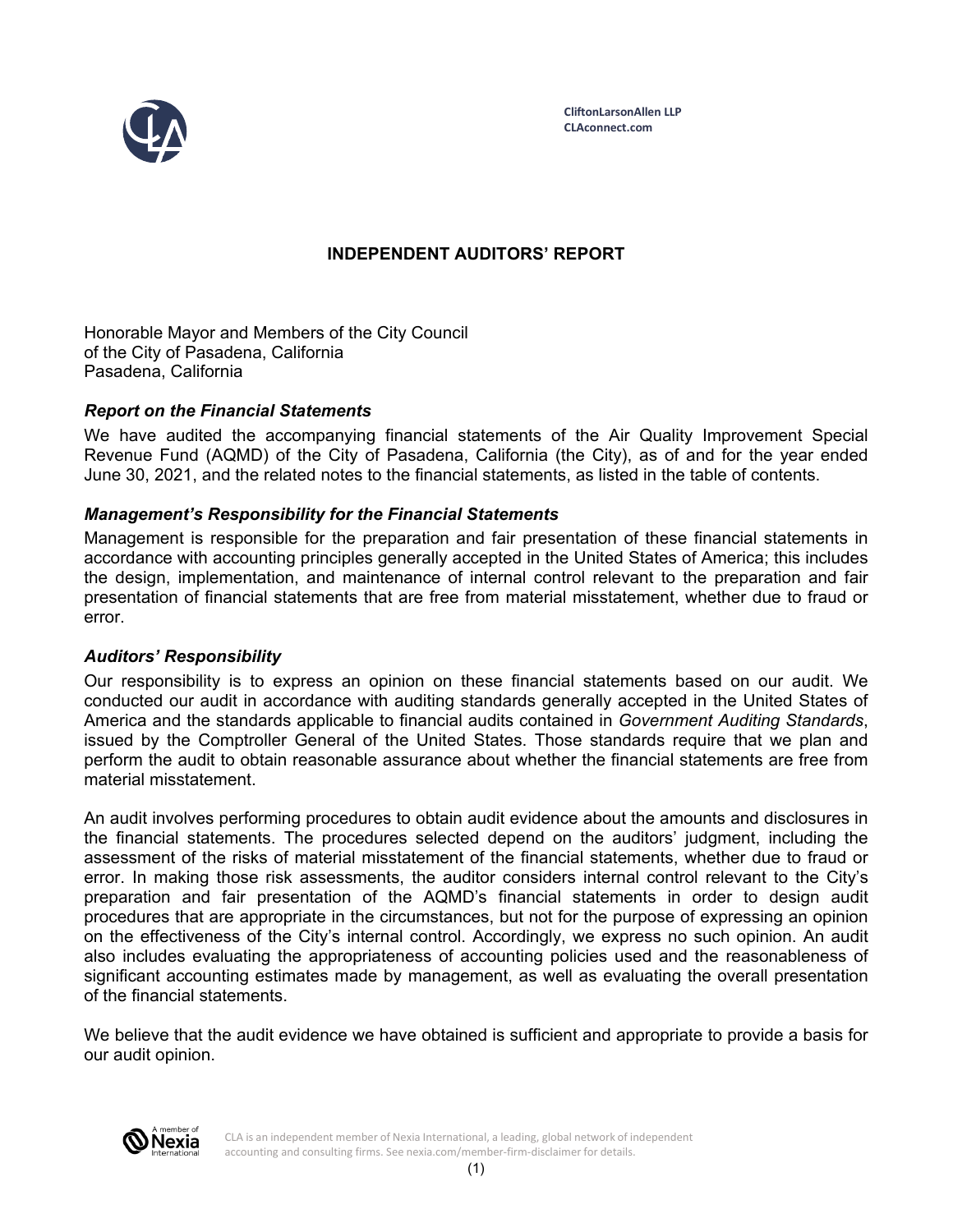# *Opinion*

In our opinion, the financial statements referred to above present fairly, in all material respects, the financial position of the Air Quality Improvement Special Revenue Fund of the City of Pasadena, California, as of June 30, 2021, and the changes in financial position and the budgetary comparison for the year then ended in accordance with accounting principles generally accepted in the United States of America.

# *Emphasis of Matter*

As discussed in Note 1, the financial statements present only the Air Quality Improvement Special Revenue Fund and do not purport to, and do not present fairly the financial position of the City of Pasadena, California, as of June 30, 2021, or the changes in financial position for the year then ended in accordance with accounting principles generally accepted in the United States of America. Our opinion is not modified with respect to this matter.

# *Other Matters*

## *Required Supplementary Information*

Management has not presented the management's discussion and analysis that accounting principles generally accepted in the United States of America require to be presented to supplement the financial statements. Such missing information, although not a part of the financial statements, is required by the Governmental Accounting Standards Board, who considers it to be an essential part of the financial reporting for placing the financial statements in an appropriate operational, economic, or historical context. Our opinion on the AQMD's financial statements is not affected by this missing information.

## **Other Reporting Required by** *Government Auditing Standards*

In accordance with *Government Auditing Standards*, we have also issued our report dated January 19, 2022, on our consideration of the internal control over the City's AQMD financial reporting and on our tests of its compliance with certain provisions of laws, regulations, contracts, and grant agreements and other matters. The purpose of that report is solely to describe the scope of our testing of internal control over financial reporting and compliance and the results of that testing, and not to provide an opinion on the effectiveness of the City's internal control over AQMD financial reporting or on compliance. That report is an integral part of an audit performed in accordance with *Government Auditing Standards* in considering the internal control over the City's AQMD financial reporting and compliance.

Viifton Larson Allen LLP

**CliftonLarsonAllen LLP** 

Irvine, California January 19, 2022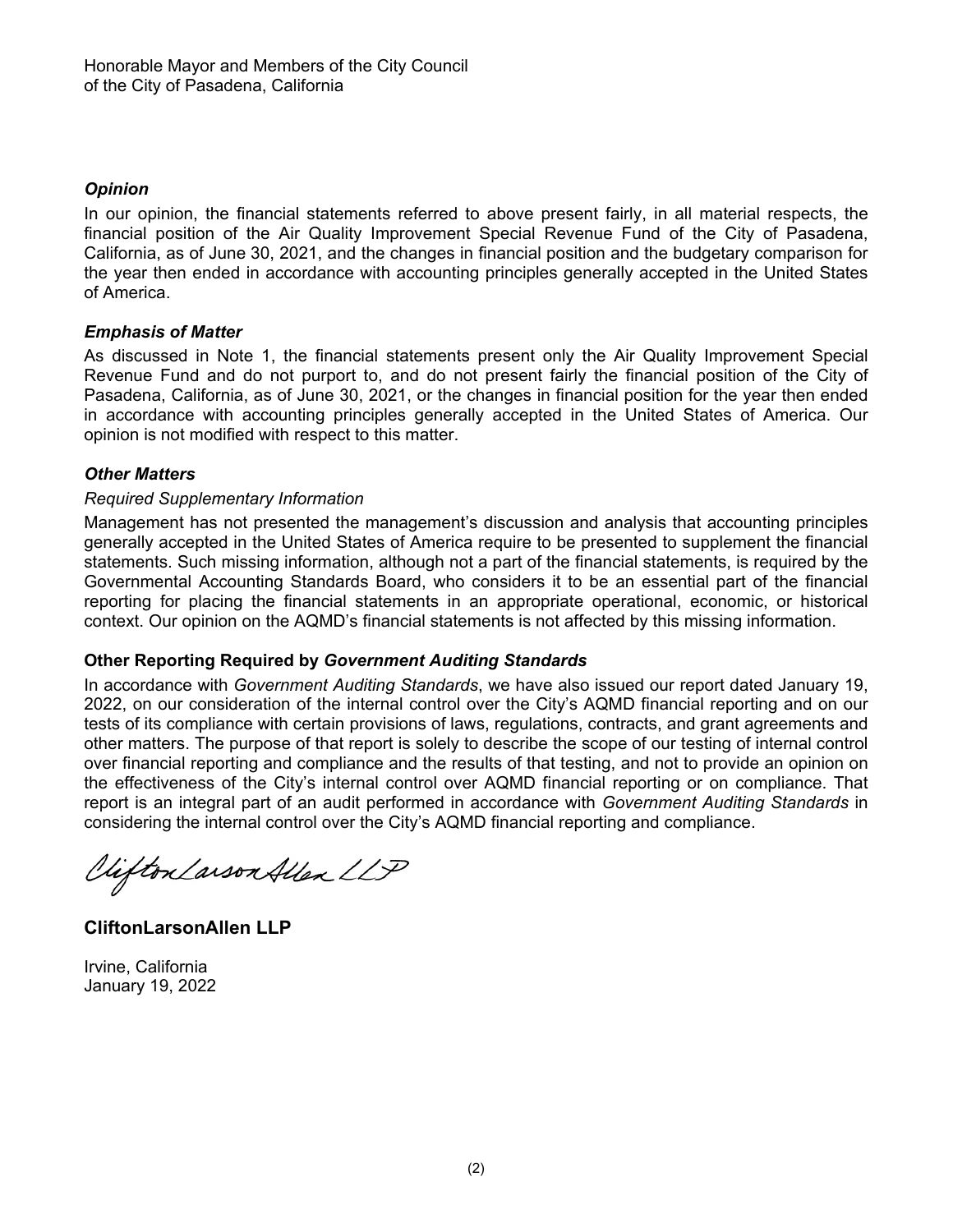## **CITY OF PASADENA, CALIFORNIA AIR QUALITY IMPROVEMENT SPECIAL REVENUE FUND BALANCE SHEET JUNE 30, 2021**

|                                                                                                 | Governmental<br>Funds |                    |
|-------------------------------------------------------------------------------------------------|-----------------------|--------------------|
| <b>ASSETS</b>                                                                                   |                       |                    |
| Cash and Investments<br>Accounts Receivable                                                     | \$                    | 72,131<br>48,264   |
| <b>Total Assets</b>                                                                             |                       | 120,395            |
| <b>LIABILITIES AND FUND BALANCE</b>                                                             |                       |                    |
| <b>LIABILITIES</b><br><b>Accounts Payable</b><br><b>Total Liabilities</b>                       | - \$                  | 3,310<br>3,310     |
| <b>FUND BALANCE</b><br>Restricted for:<br>Air Quality Improvements<br><b>Total Fund Balance</b> |                       | 117,085<br>117,085 |
| <b>Total Liabilities and Fund Balance</b>                                                       |                       | 120,395            |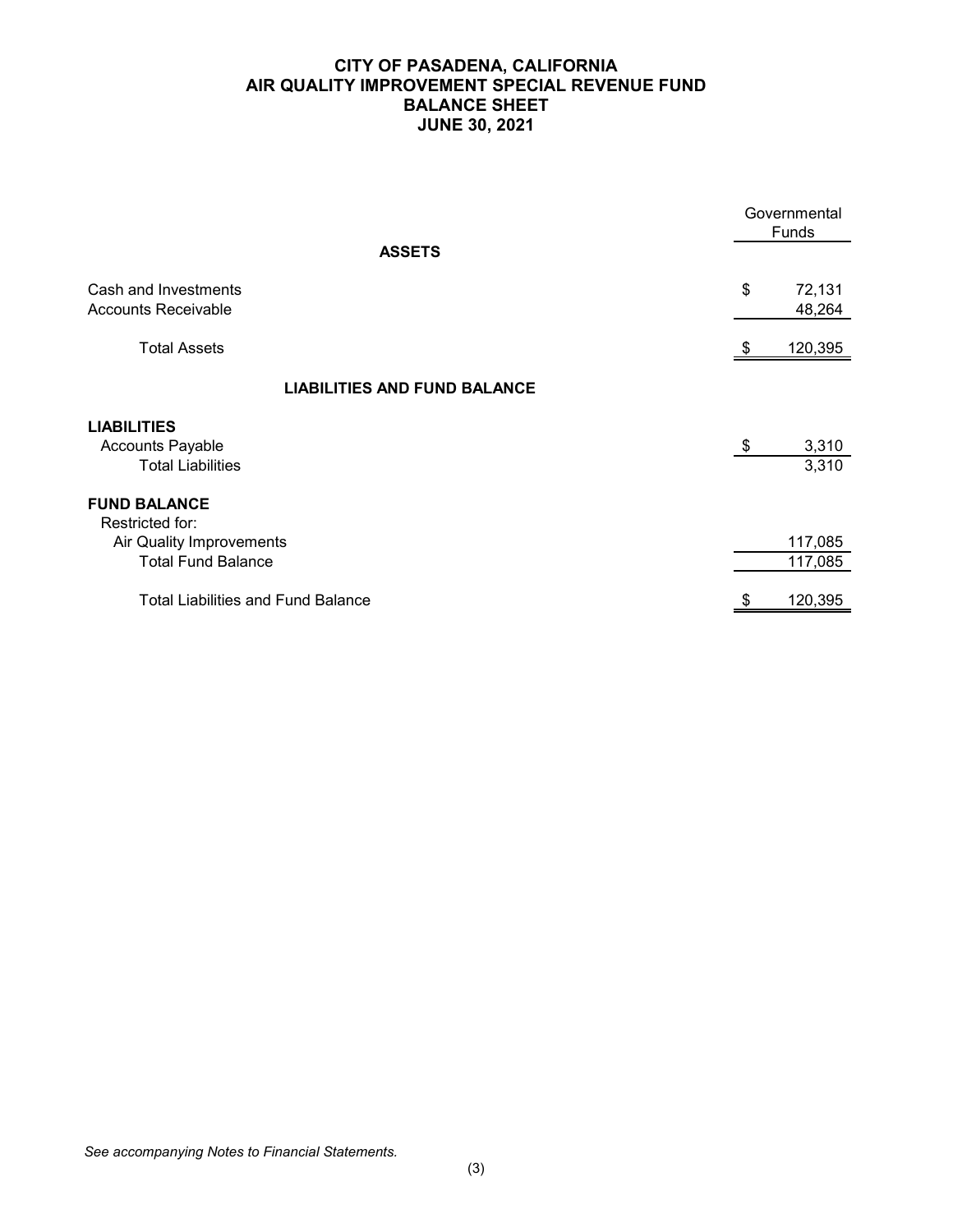## **CITY OF PASADENA, CALIFORNIA AIR QUALITY IMPROVEMENT SPECIAL REVENUE FUND STATEMENT OF REVENUES, EXPENDITURES, AND CHANGES IN FUND BALANCE YEAR ENDED JUNE 30, 2021**

|                                   | Governmental<br>Funds |  |  |
|-----------------------------------|-----------------------|--|--|
| <b>REVENUES</b>                   |                       |  |  |
| Intergovernmental                 | \$<br>189,132         |  |  |
| <b>Investment Earnings</b>        | 1,670                 |  |  |
| <b>Total Revenues</b>             | 190,802               |  |  |
| <b>EXPENDITURES</b>               |                       |  |  |
| Transportation                    | 196,978               |  |  |
| <b>Total Expenditures</b>         | 196,978               |  |  |
| <b>NET CHANGE IN FUND BALANCE</b> | (6, 176)              |  |  |
| Fund Balance - Beginning of Year  | 123,261               |  |  |
| <b>FUND BALANCE - END OF YEAR</b> | \$<br>117,085         |  |  |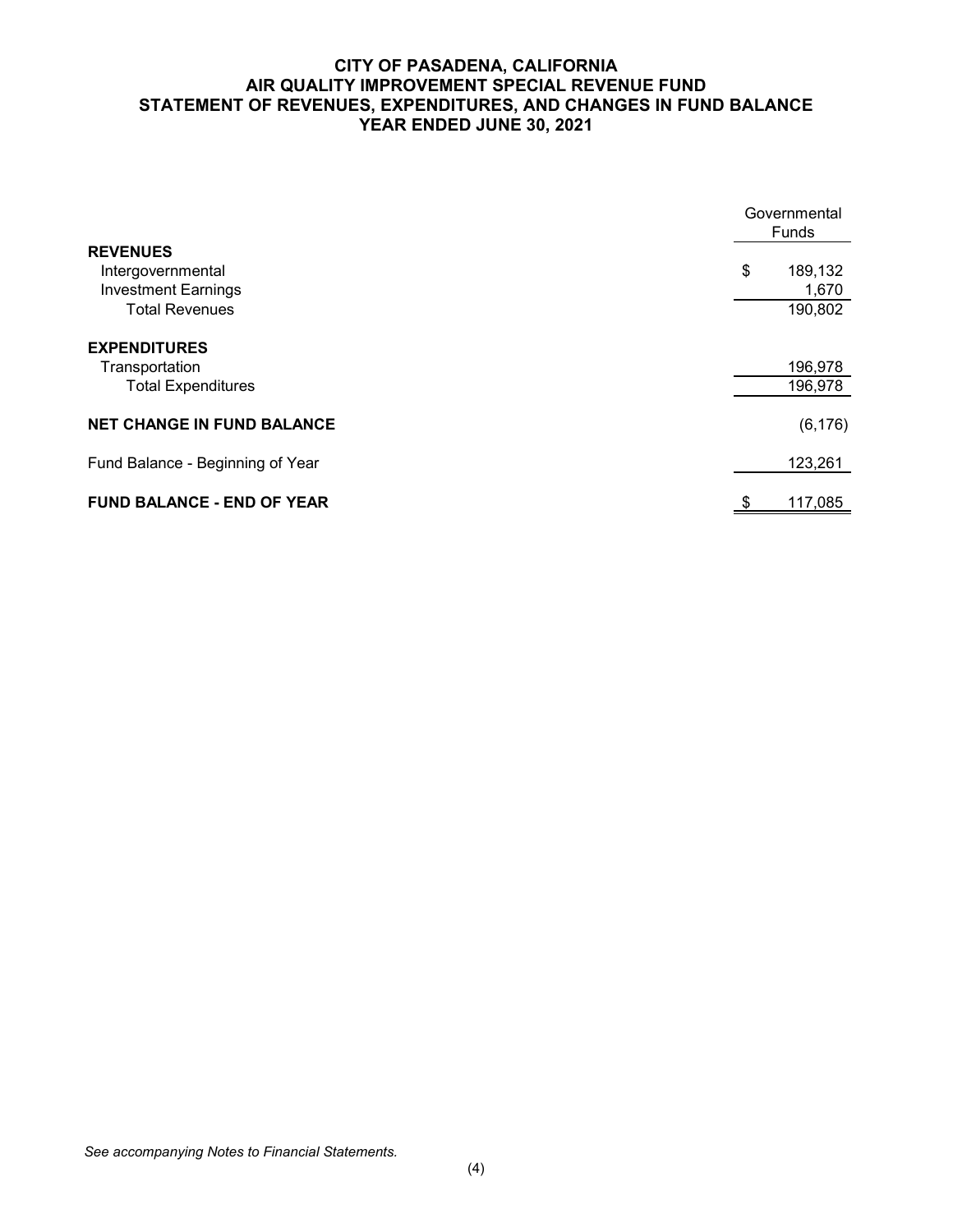## **CITY OF PASADENA, CALIFORNIA AIR QUALITY IMPROVEMENT SPECIAL REVENUE FUND STATEMENT OF REVENUES, EXPENDITURES, AND CHANGES IN FUND BALANCE BUDGET TO ACTUAL YEAR ENDED JUNE 30, 2021**

| <b>Budget</b>                                          |    | Actual  |    | Variance |    |           |
|--------------------------------------------------------|----|---------|----|----------|----|-----------|
| <b>REVENUES</b><br>Intergovernmental                   | \$ | 170,000 | \$ | 189,132  | \$ | 19,132    |
| <b>Investment Earnings</b>                             |    | 3,299   |    | 1,670    |    | (1,629)   |
| <b>Total Revenues</b>                                  |    | 173,299 |    | 190,802  |    | 17,503    |
| <b>EXPENDITURES</b>                                    |    |         |    |          |    |           |
| Transportation                                         |    | 172,388 |    | 196,978  |    | (24, 590) |
| <b>Total Expenditures</b>                              |    | 172,388 |    | 196,978  |    | (24, 590) |
| <b>EXCESS OF REVENUES OVER</b><br>(UNDER) EXPENDITURES |    | 911     |    | (6, 176) |    | (7,087)   |
| Fund Balance - Beginning of Year                       |    | 123,261 |    | 123,261  |    |           |
| <b>FUND BALANCE - END OF YEAR</b>                      | S  | 124,172 | \$ | 117,085  | \$ | (7,087)   |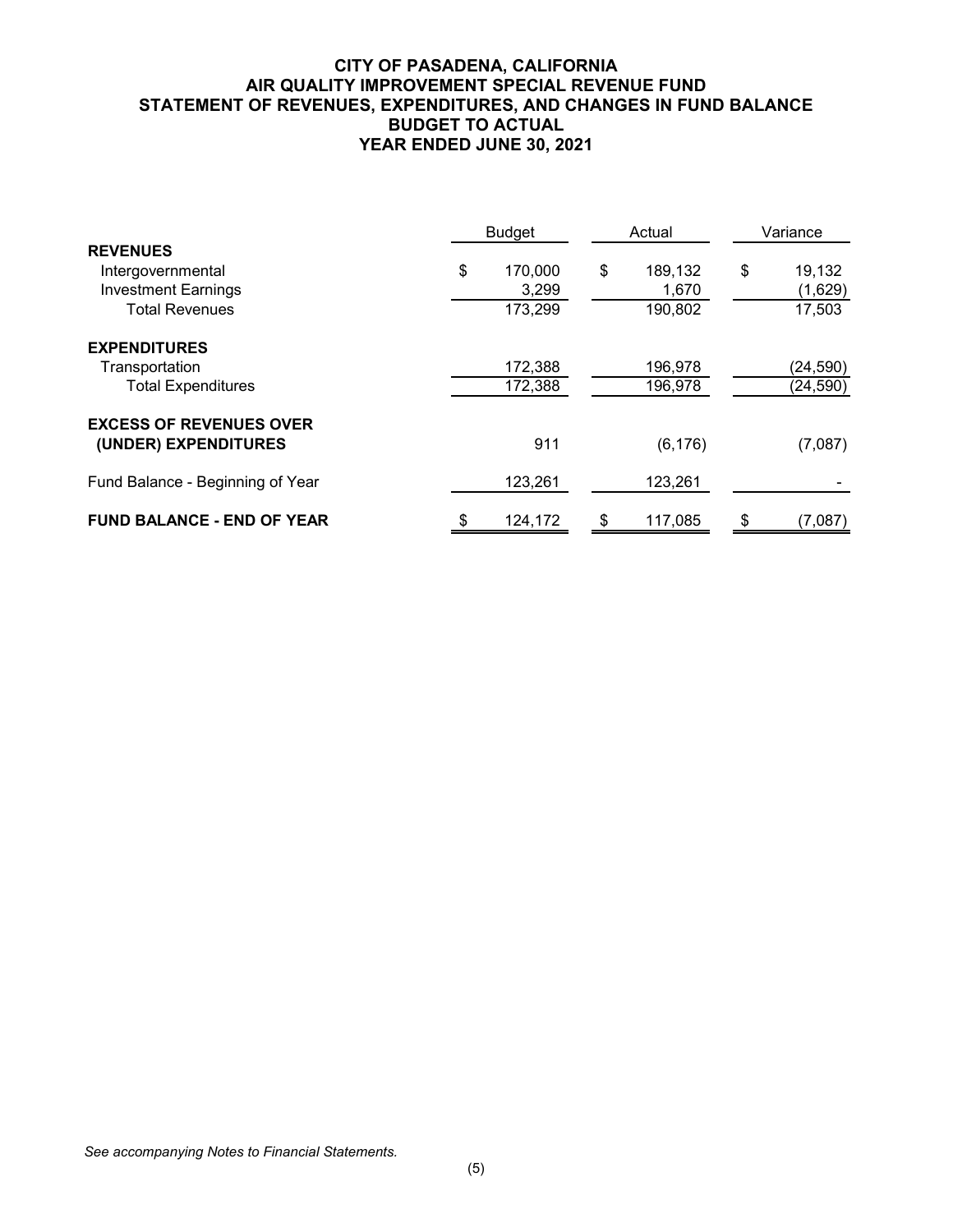#### **CITY OF PASADENA, CALIFORNIA AIR QUALITY IMPROVEMENT SPECIAL REVENUE FUND NOTES TO FINANCIAL STATEMENTS JUNE 30, 2021**

### **NOTE 1 DESCRIPTION OF THE REPORTING ENTITY**

The City of Pasadena Air Quality Improvement Special Revenue Fund was formed to account for the allocations made by AB 2766 known as the Clean Air Act. The revenue provides a means and incentive for programs to reduce traffic and air pollution. The City performs all administrative and accounting functions. The accounting policies of the Air Quality Improvement Fund are in conformity with generally accepted accounting principles in the United States applicable to governmental units. The Governmental Accounting Standards Board (GASB) is the accepted standard-setting body for establishing accounting and financial reporting principles. These financial statements are exclusively for the Air Quality Improvement Special Revenue Fund and do not purport to, and do not, present fairly the financial position and changes in the financial position of the City of Pasadena. Complete financial statements of the City can be obtained from the City's Finance Department.

### **NOTE 2 SUMMARY OF SIGNIFICANT ACCOUNTING POLICIES**

#### **Fund Accounting**

In order to ensure the proper identification of individual revenue sources and the expenditures made from those revenues, the Air Quality Improvement Special Revenue Fund is organized on the basis of an individual fund which is considered a separate accounting entity. The operations of the fund are accounted for with a separate set of self-balancing accounts. Monies under AB 2766 are accounted for in the Air Quality Improvement Special Revenue Fund.

#### **Measurement Focus and Basis of Accounting**

Basis of accounting refers to when revenues and expenditures are recognized in the accounts and reported in the financial statements, regardless of the measurement focus applied. All governmental funds are presented using modified accrual basis of accounting. Revenues are recognized when they become measurable and available. Measurable means the amount of the transaction can be determined and available means the amount is collectible within the current period or soon enough thereafter (generally sixty days) to be used to pay liabilities in the current period. Amounts which could not be measured or were not available were not accrued as revenue in the current year. Expenditures are also recognized under the modified accrual basis of accounting which means that expenditures are generally recorded at the time liabilities are incurred.

#### **Fund Balances**

Governmental fund balance represents the net current assets of each fund. Net current assets generally represent a fund's cash and receivables, less its liabilities. Portions of a fund's balance may be restricted for future expenditure.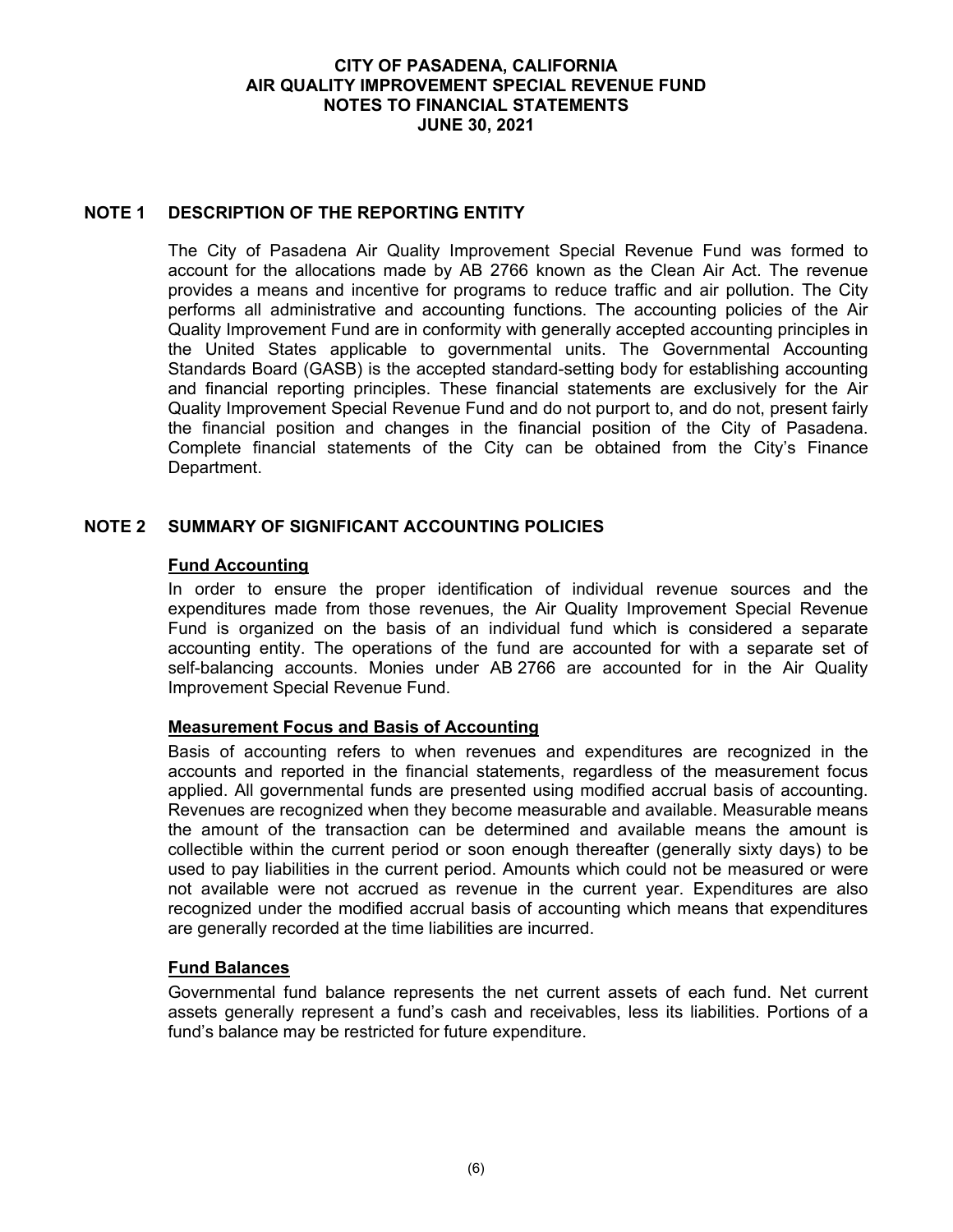### **CITY OF PASADENA, CALIFORNIA AIR QUALITY IMPROVEMENT SPECIAL REVENUE FUND NOTES TO FINANCIAL STATEMENTS JUNE 30, 2021**

### **NOTE 3 CASH AND INVESTMENTS**

### **Equity in the Cash and Investment Pool of the City of Pasadena**

The AQMD has no separate bank accounts or investments other than its equity in the cash and investment pool managed by the City. The AQMD has not adopted an investment policy separate from that of the City.

The fair value of the AQMD's investment in this pool is reported in the accompanying financial statements at amounts based upon the AQMD's pro rata share of the fair value calculated by the City for the entire City portfolio. The balance available for withdrawal is based on the accounting records maintained by the City.

### **Disclosures Relating to the Investment Policy, Interest Rate Risk, Credit Risk and Custodial Credit Risk**

Additional disclosures related to the investment policy, interest rate risk, credit risk and custodial credit risk are available in the City of Pasadena's Comprehensive Annual Financial Report.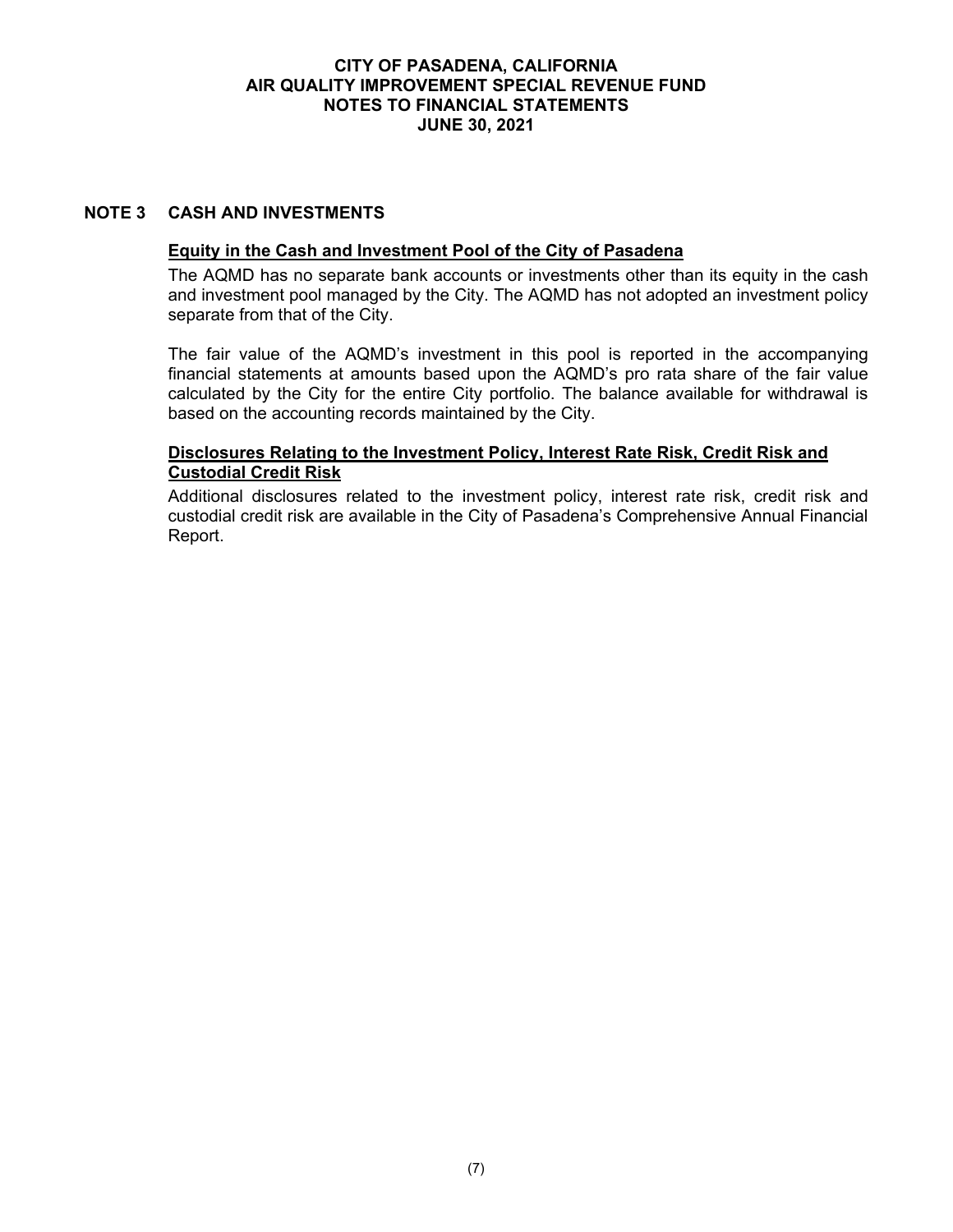

## **INDEPENDENT AUDITORS' REPORT ON COMPLIANCE WITH APPLICABLE REQUIREMENTS AND ON INTERNAL CONTROL OVER COMPLIANCE**

Honorable Mayor and Members of the City Council of the City of Pasadena, California Pasadena, California

## **Compliance**

We have audited the City of Pasadena's (the City) compliance with the applicable provisions of Assembly Bill 2766, Chapter 1705 (Health and Safety Code Sections 44220 through 44247) (AB2766) applicable to the City's Air Quality Improvement Special Revenue Fund (AQMD Fund) for the year ended June 30, 2021.

### *Management's Responsibility*

Compliance with the requirements referred to above is the responsibility of City's management.

#### *Auditors' Responsibility*

Our responsibility is to express an opinion on City's compliance based on our audit.

We conducted our audit of compliance in accordance with auditing standards generally accepted in the United States of America; the standards applicable to financial audits contained in *Government Auditing Standards* issued by the Comptroller General of the United States; and AB2766. Those standards and AB2766 require that we plan and perform the audit to obtain reasonable assurance about whether noncompliance with the compliance requirements referred to above that could have a material effect on the City's AQMD Fund occurred. An audit includes examining, on a test basis, evidence about City's compliance with those requirements and performing such other procedures as we considered necessary in the circumstances. We believe that our audit provides a reasonable basis for our opinion. Our audit does not provide a legal determination of City's compliance with those requirements.

#### *Opinion*

In our opinion, City complied, in all material respects, with the compliance requirements referred to above that are applicable to the AQMD Fund for the year ended June 30, 2021.



CLA is an independent member of Nexia International, a leading, global network of independent accounting and consulting firms. See nexia.com/member-firm-disclaimer for details.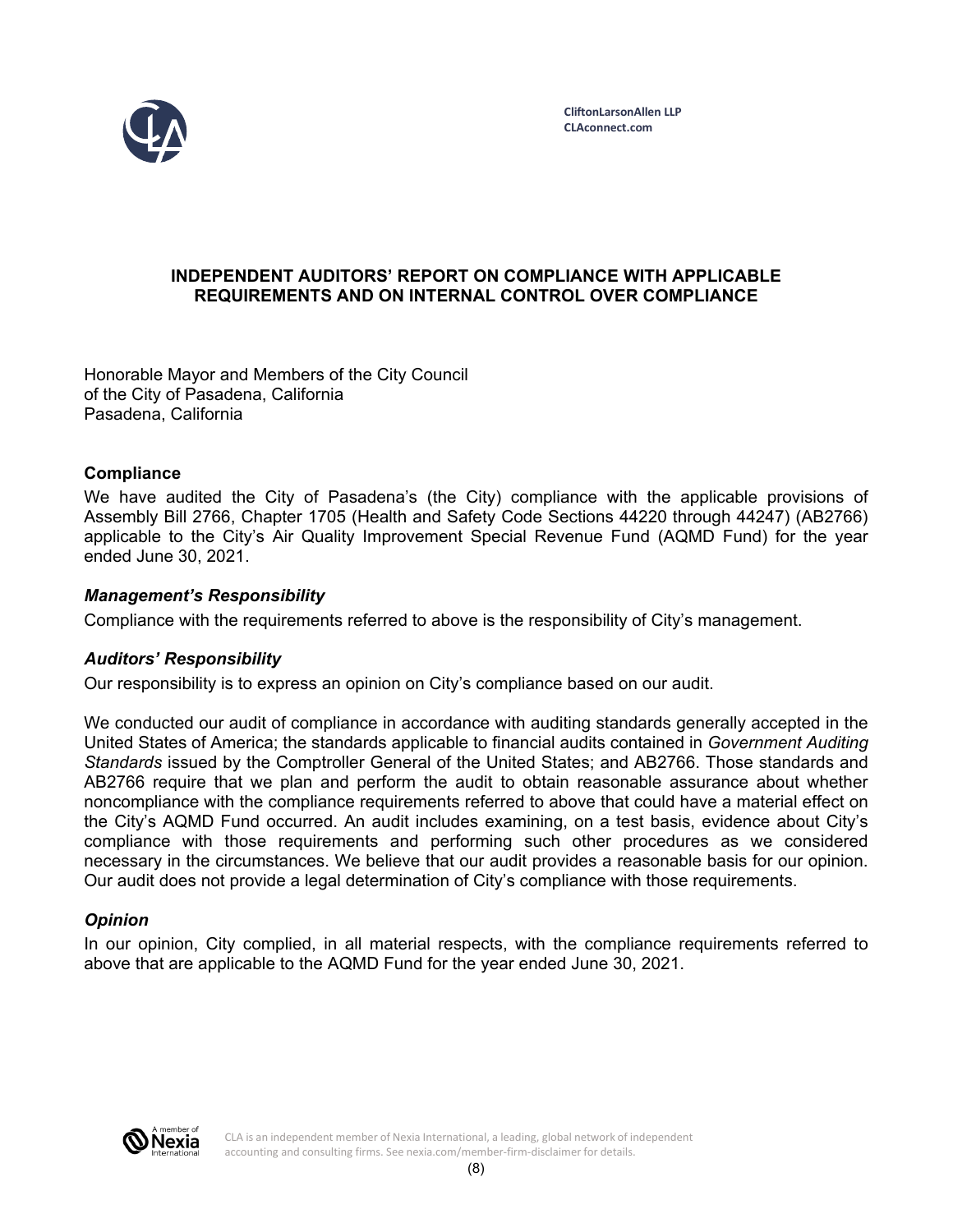## *Internal Control Over Compliance*

Management of the City is responsible for establishing and maintaining effective internal control over compliance with the compliance requirements referred to above. In planning and performing our audit, we considered City's internal control over compliance to determine the auditing procedures for the purpose of expressing our opinion on compliance, but not for the purpose of expressing an opinion on the effectiveness of internal control over compliance. Accordingly, we do not express an opinion on the effectiveness of City's internal control over compliance.

A *deficiency in internal control over compliance* exists when the design or operation of a control does not allow management or employees, in the normal course of performing their assigned functions, to prevent, or detect and correct, noncompliance on a timely basis. A *material weakness* in internal control over compliance is a deficiency, or combination of deficiencies in internal control over compliance, such that there is a reasonable possibility that material noncompliance with a compliance requirement will not be prevented, or detected and corrected, on a timely basis.

Our consideration of internal control over compliance was for the limited purpose described in the first paragraph of this section and was not designed to identify all deficiencies in internal control that might be deficiencies, significant deficiencies, or material weaknesses in internal control over compliance. We did not identify any deficiencies in internal control over compliance that we consider to be material weaknesses, as defined above.

The purpose of this report on internal control over compliance is solely to describe the scope of our testing of internal control over compliance and the results of that testing based on the AB2766. Accordingly, this report is not suitable for any other purpose.

Vifton Larson Allen LLP

**CliftonLarsonAllen LLP** 

Irvine, California January 19, 2022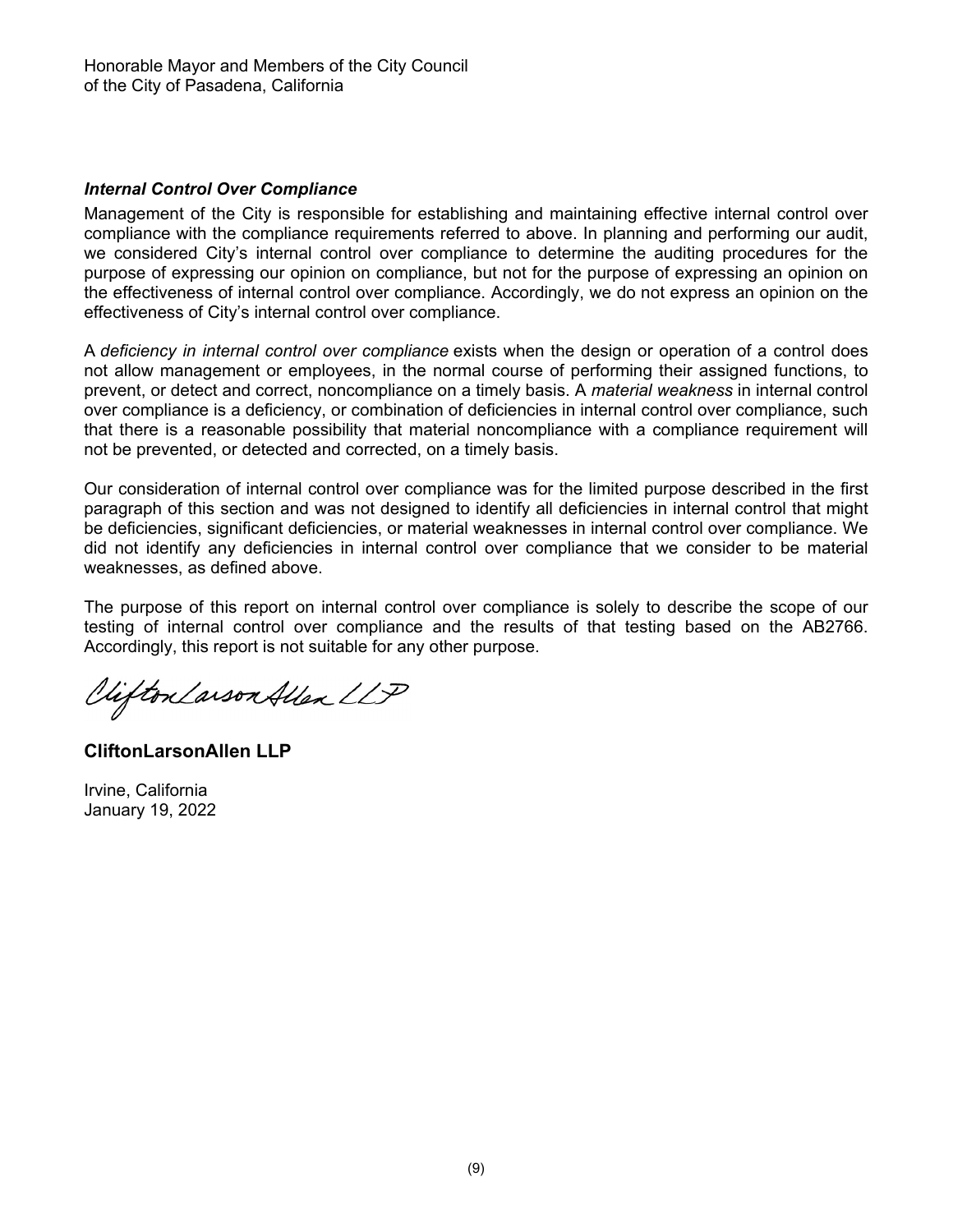

### **INDEPENDENT AUDITORS' REPORT ON INTERNAL CONTROL OVER FINANCIAL REPORTING AND ON COMPLIANCE AND OTHER MATTERS BASED ON AN AUDIT OF FINANCIAL STATEMENTS PERFORMED IN ACCORDANCE WITH GOVERNMENT AUDITING STANDARDS**

Honorable Mayor and Members of the City Council of the City of Pasadena, California Pasadena, California

We have audited, in accordance with the auditing standards generally accepted in the United States of America and the standards applicable to financial audits contained in *Government Auditing Standards*  issued by the Comptroller General of the United States, the financial statements of the Air Quality Improvement Special Revenue Fund (AQMD) of the City of Pasadena, California (the City), as of and for the year ended June 30, 2021, and the related notes to financial statements, which collectively comprise the AQMD's financial statements, and have issued our report thereon dated January 19, 2022.

## **Internal Control Over Financial Reporting**

In planning and performing our audit of the AQMD financial statements, we considered the City's internal control over financial reporting (internal control) as it relates to the AQMD as a basis for designing audit procedures that are appropriate in the circumstances for the purpose of expressing our opinion on the financial statements, but not for the purpose of expressing an opinion on the effectiveness of the City's internal control related to the AQMD. Accordingly, we do not express an opinion on the effectiveness of the City's internal control related to the AQMD.

A *deficiency* in *internal control* exists when the design or operation of a control does not allow management or employees, in the normal course of performing their assigned functions, to prevent, or detect and correct, misstatements on a timely basis. A *material weakness* is a deficiency, or a combination of deficiencies, in internal control such that there is a reasonable possibility that a material misstatement of the entity's financial statements will not be prevented, or detected and corrected on a timely basis. A *significant deficiency* is a deficiency, or a combination of deficiencies, in internal control that is less severe than a material weakness, yet important enough to merit attention by those charged with governance.

Our consideration of internal control was for the limited purpose described in the first paragraph of this section and was not designed to identify all deficiencies in internal control that might be material weaknesses or significant deficiencies. Given these limitations, during our audit we did not identify any deficiencies in internal control that we consider to be material weaknesses. However, material weaknesses may exist that have not been identified.



CLA is an independent member of Nexia International, a leading, global network of independent accounting and consulting firms. See nexia.com/member-firm-disclaimer for details.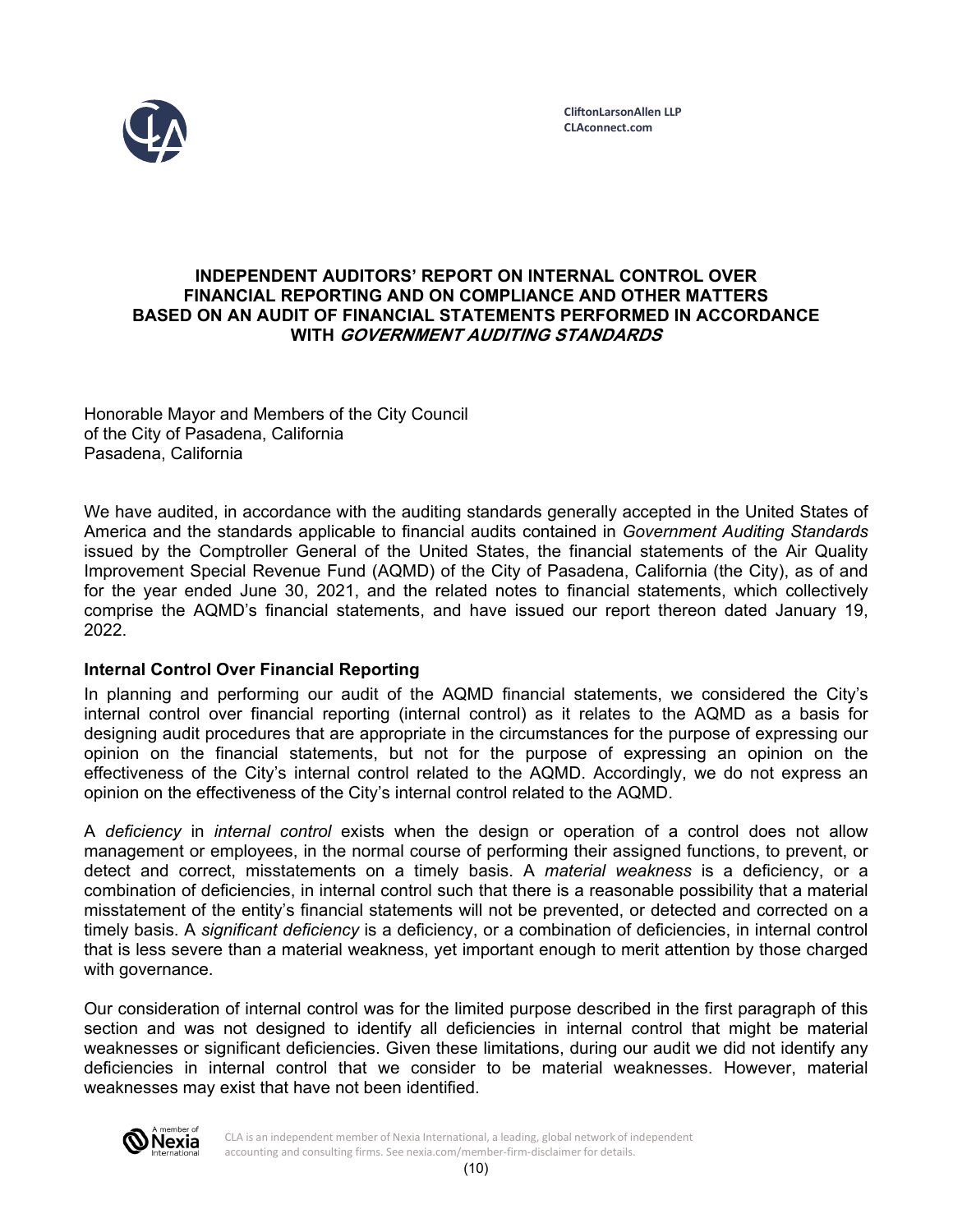### **Compliance and Other Matters**

As part of obtaining reasonable assurance about whether the Air Quality Improvement Special Revenue Fund of the City of Pasadena, California's financial statements are free from material misstatements, we performed tests of its compliance with certain provisions of laws, regulations, contracts, and grant agreements, noncompliance with which could have a direct and material effect on the determination of financial statement amounts. However, providing an opinion on compliance with those provisions was not an objective of our audit, and accordingly, we do not express such an opinion. The results of our tests disclosed no instances of noncompliance or other matters that are required to be reported under *Government Auditing Standards.* 

### **Purpose of this Report**

The purpose of this report is solely to describe the scope of our testing of internal control and compliance and the results of that testing, and not to provide an opinion on the effectiveness of the City's AQMD internal control or on compliance. This report is an integral part of an audit performed in accordance with *Government Auditing Standards* in considering the City's AQMD internal control and compliance. Accordingly, this communication is not suitable for any other purpose.

Viifton Larson Allen LLP

**CliftonLarsonAllen LLP** 

Irvine, California January 19, 2022